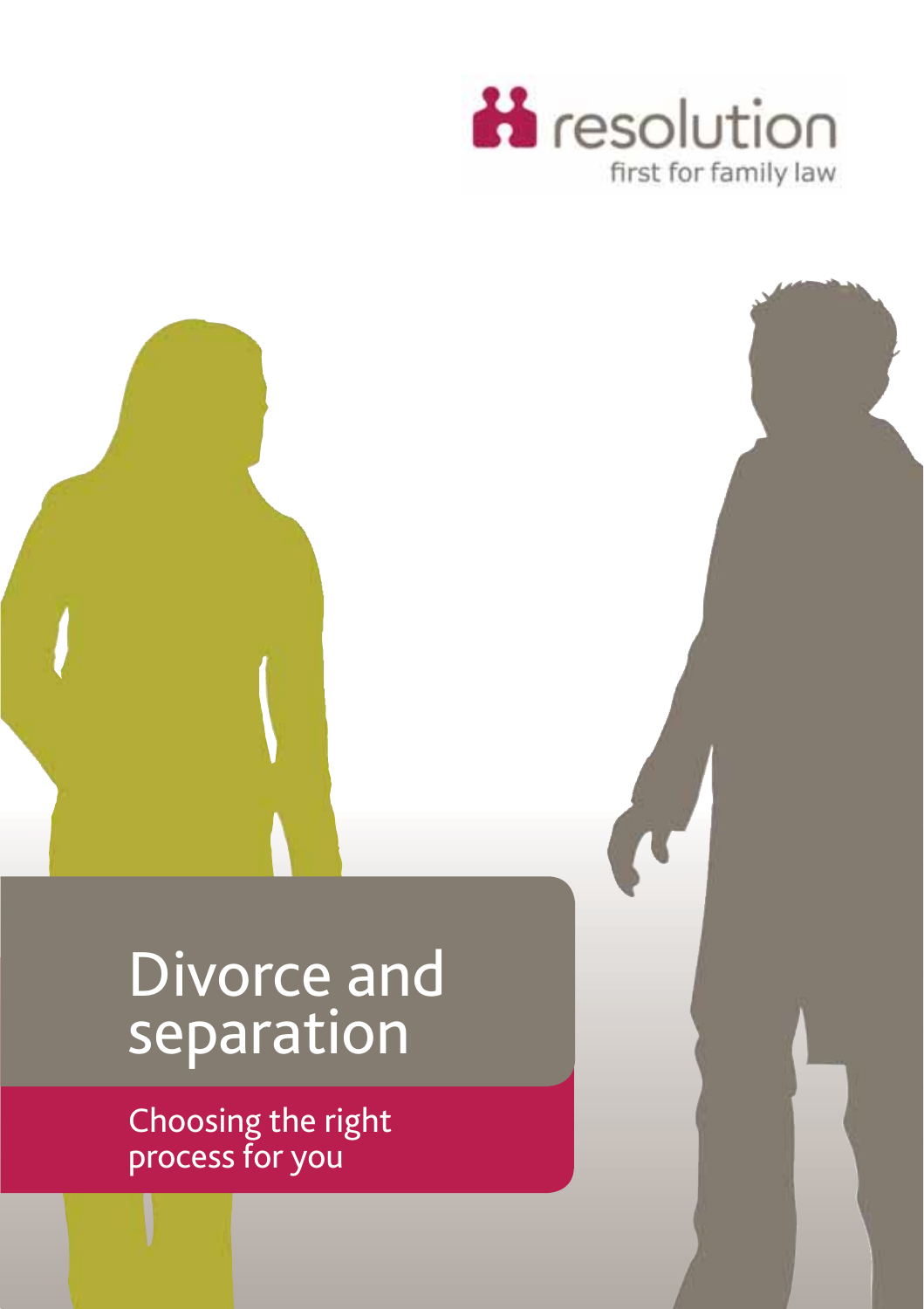Divorce or separation is often a time of conflict and heartache. Having the right professional advice and support can make all the difference. This leaflet will help you:

- find out about the different ways in which your divorce can be handled
- find the right lawyer to help sort out issues such as the home, finances and care of children.

## Choosing the right lawyer

Resolution is a group of over 5000 independent family lawyers who are committed to easing the pain and financial cost of family breakdown.

Resolution lawyers are family law specialists, so you can be sure that you are receiving the right legal advice. But they also follow Resolution's Code of Practice. This approach encourages solutions rather than confrontation and takes into account the needs of the whole family – and in particular the needs of any children.

Many Resolution lawyers offer a free or fixed fee initial meeting to discuss your individual situation, whether processes like mediation and collaborative law are right for you and how they can help.

Most of all, they will do everything they can to help you reach a fair, just outcome as quickly and cost-effectively as possible. In over 90% of cases handled by Resolution lawyers, agreements are reached without the need for costly and stressful court battles.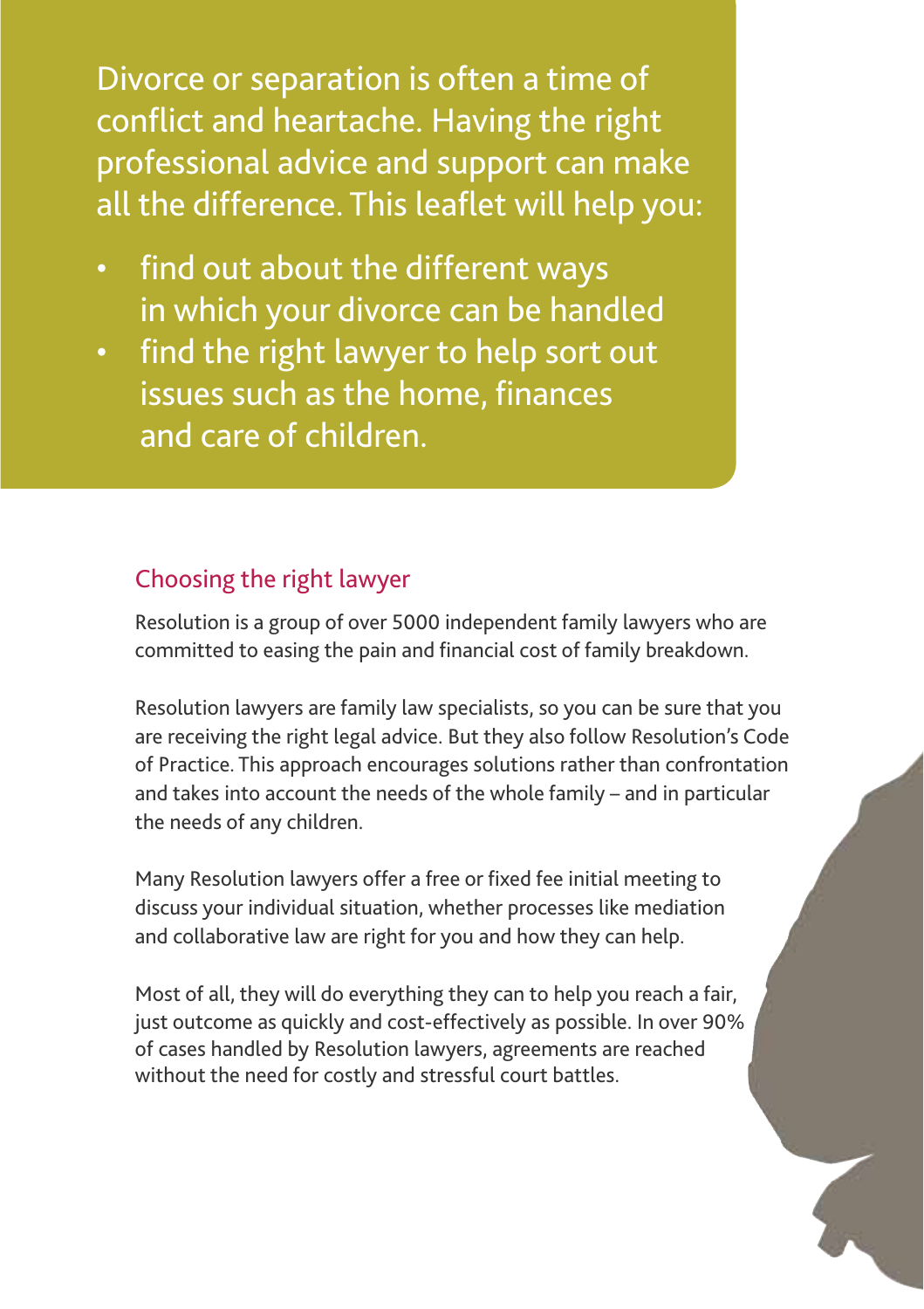#### What are your options?

The main choices for getting a divorce or separation are:

- DIY reaching an agreement between yourselves
- mediation
- collaborative law
- traditional negotiation and litigation.

Each family is different. Take time to think through your options and do so with professional advice and guidance. Your individual circumstances will determine which of these options will be best for you. Choosing the right process in the beginning could save you time, money and anguish in the long term.

In over 90% of cases handled by Resolution lawyers, agreements are reached without the need for costly and stressful court battles.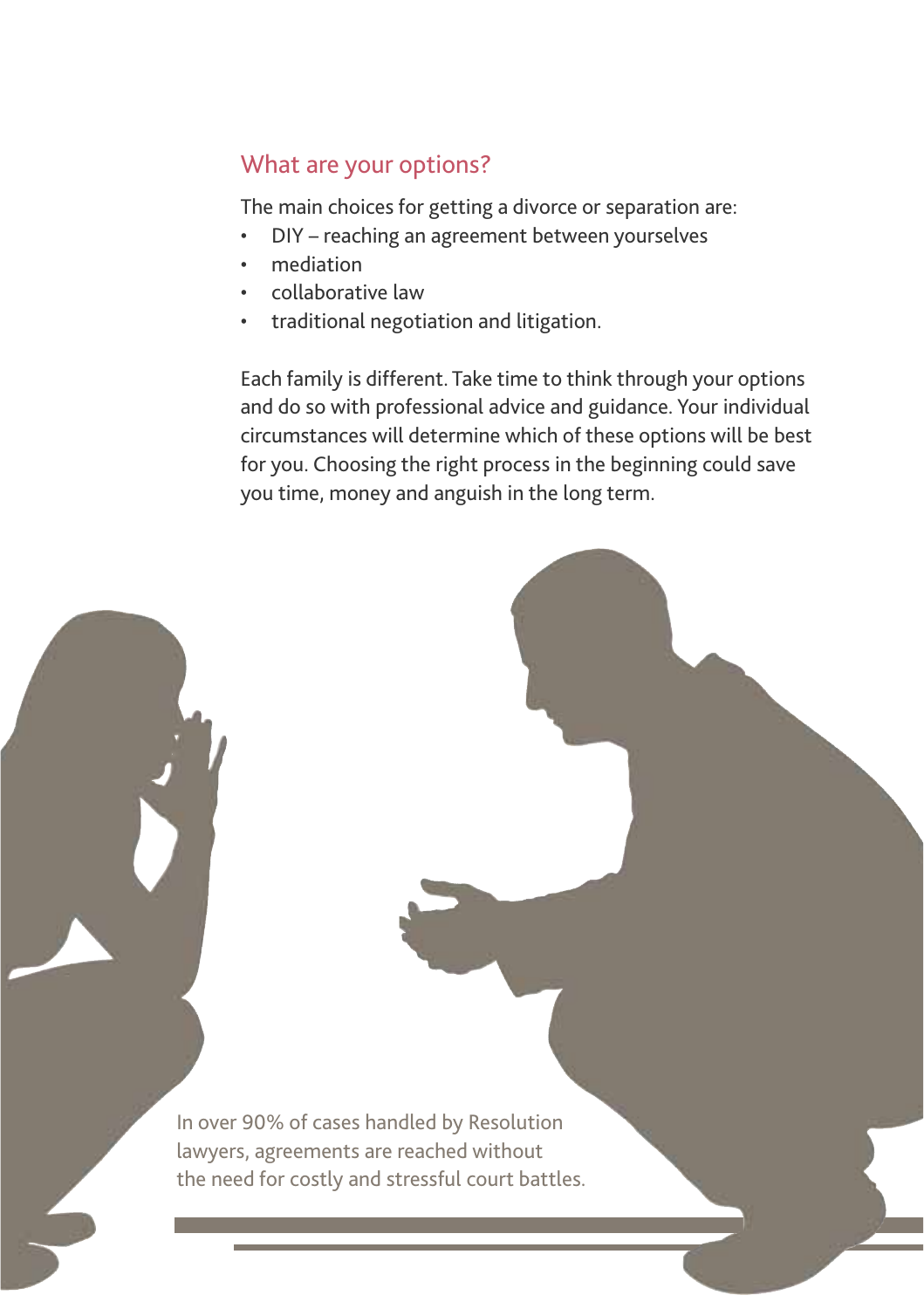#### DIY – reaching an agreement between yourselves

Negotiating your own agreement can be the cheapest and easiest way to a settlement. You can do this with or without professional support.

This option isn't suitable for everyone but may work for couples who have mutually agreed to divorce, who remain on good terms and communicate with each other well, and who trust each other sufficiently to agree on how to share money and property.

You may still want to take legal advice before choosing this option, to ensure that you understand your rights and the full implications of any agreements and decisions that you take.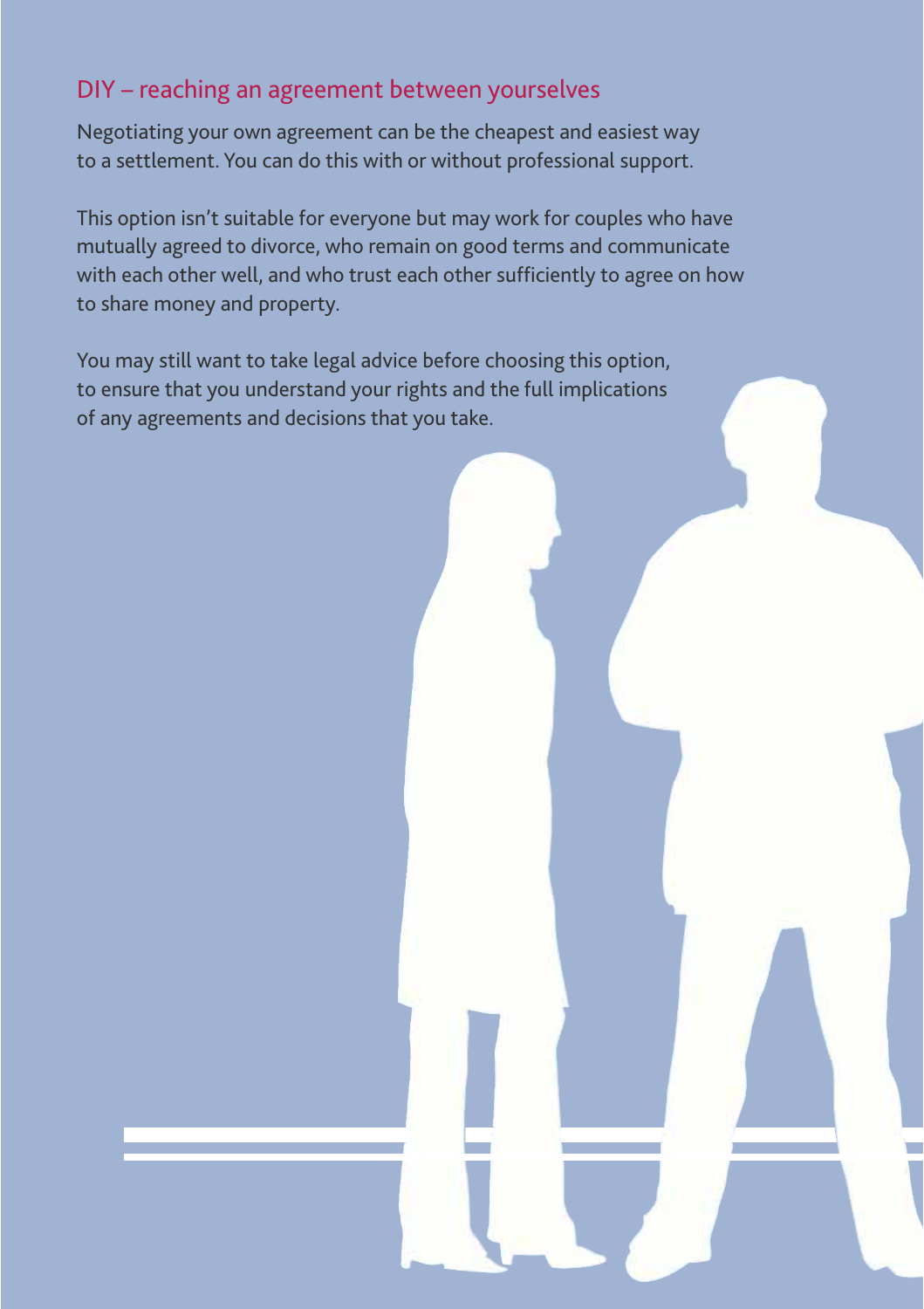## Mediation

Mediation is a way of resolving disputes and difficult issues between separating couples. Mediators can help with all the issues faced by separating couples, or you can choose to use mediation to resolve specific issues such as arrangements for any children.

Mediators are trained to help people resolve disputes. A mediator will meet with you and your partner together and will identify those issues you can't agree on and help you to try and reach agreement.

Mediators are neutral and will not take sides. They are not advisors and will not give advice to either of you and will usually recommend that you obtain legal

> advice alongside the mediation process. However Resolution trained lawyer mediators will provide broadly based legal information to both of you within the mediation if this is appropriate.

Once you have proposals you both find acceptable, the mediator will prepare a summary of them together with a summary of the financial information which will be sent to each of you to discuss with your lawyer. After you have both received legal advice and if you are both still happy with the proposals, the lawyers will convert the summary into a legally binding document and carry out any necessary implementation.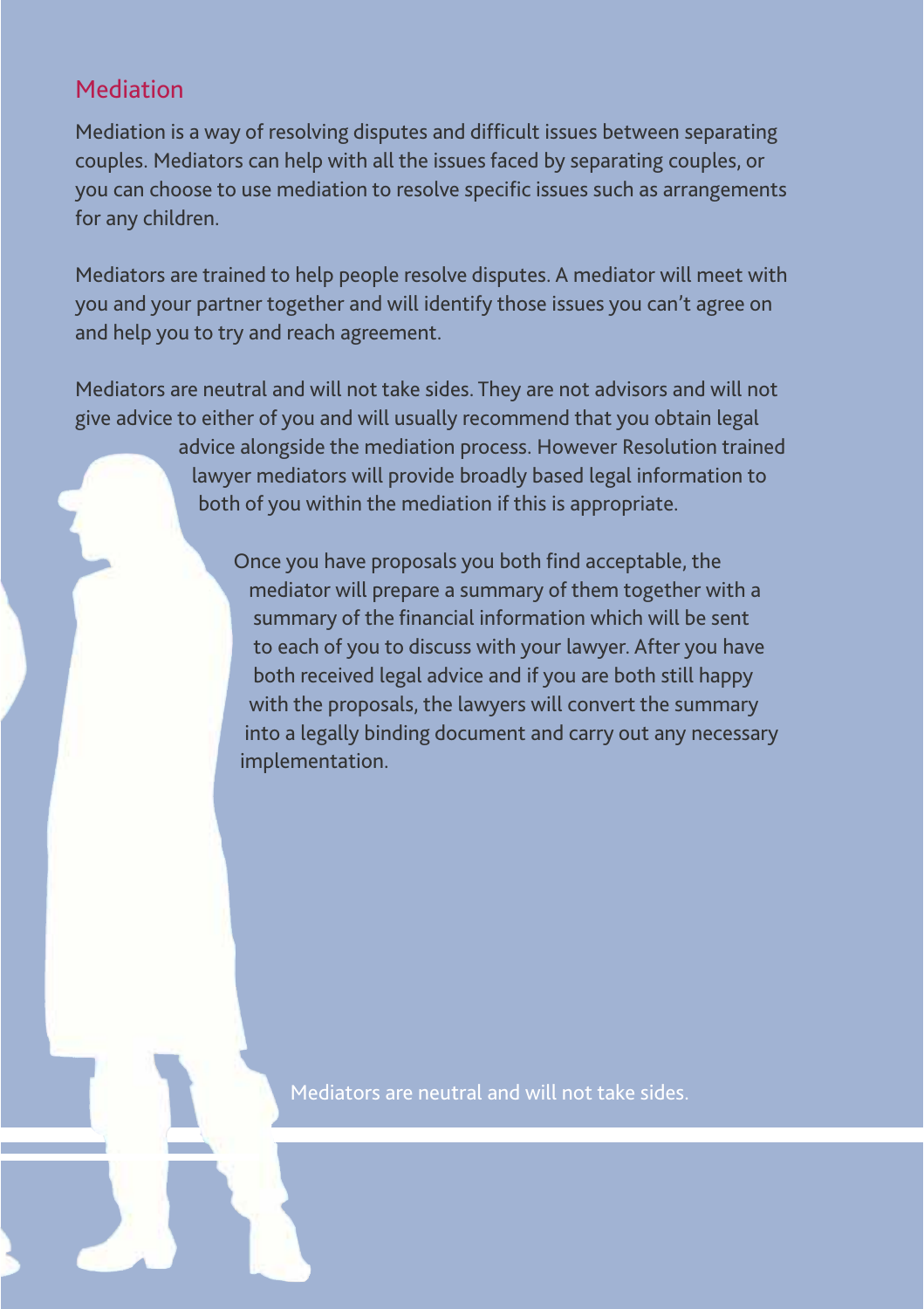# Collaborative law

The collaborative family law process is a relatively new way of dealing with family disputes. Each person appoints their own lawyer but instead of conducting negotiations between you and your partner by letter or phone you and your respective lawyers all meet together to work things out face to face.

Each of you will have your lawyer by your side throughout the process and so you will have their support and legal advice as you go. If you choose this option for your divorce, make sure your lawyer has had Resolution training in collaborative law.

Collaborative lawyers sign an agreement with you that disqualifies them from representing you in court if the collaborative process breaks down. That means they are absolutely committed to helping you find the best solutions by agreement, rather than through conflict.

> Sometimes only a couple of meetings are needed, on other occasions four or five. These meetings follow agendas set by you and your former partner.

> > Once an agreement is reached, your lawyers will put it into effect. The divorce can be finalised and a Consent Order sent to the court for approval.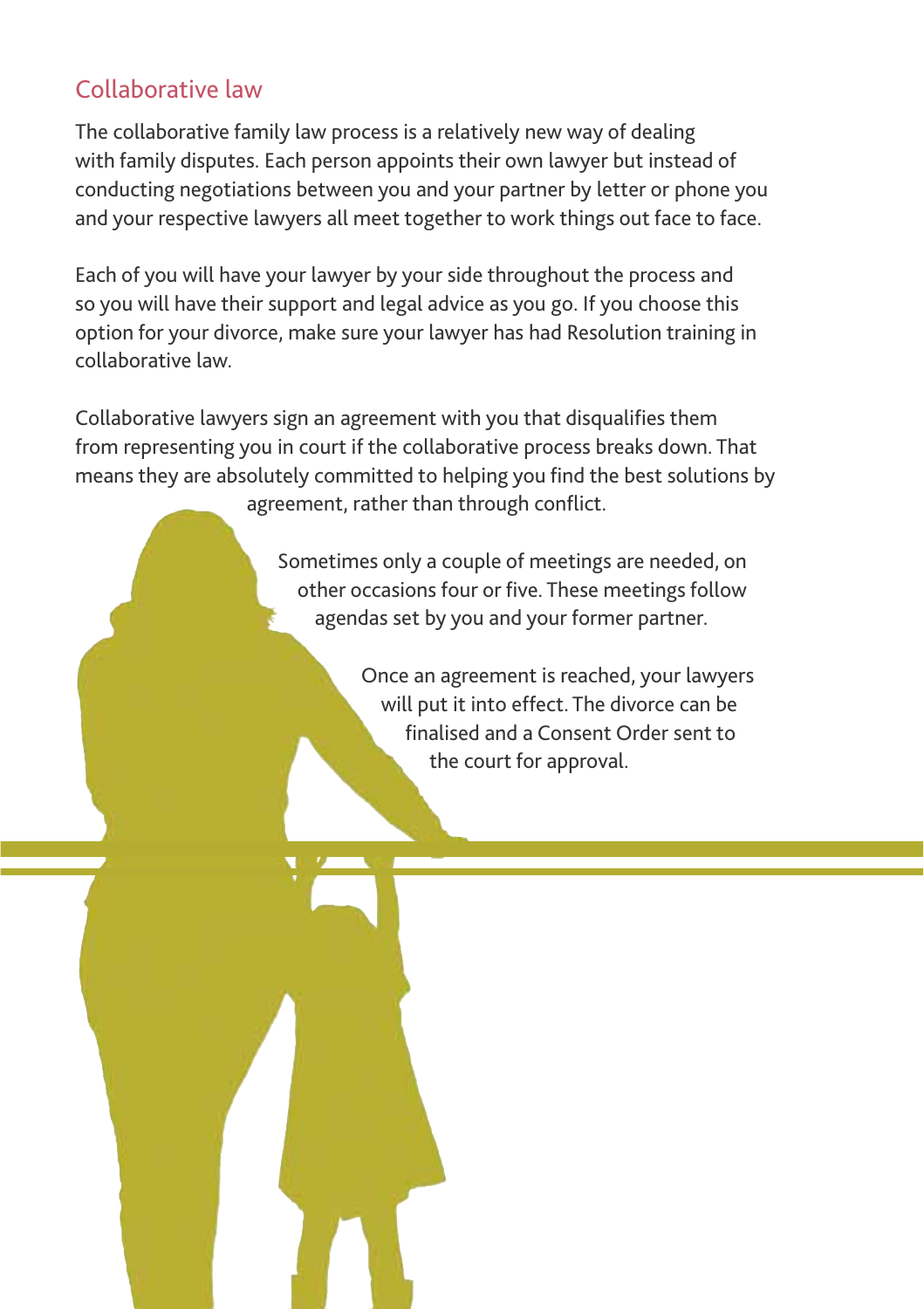#### Traditional negotiation/litigation

This is the most commonly used method. For some people it is the most suitable option from the beginning; for others it is the final option once other methods have been unsuccessful.

Usually you appoint a family lawyer who focuses on your interests and who negotiates with your partner's solicitor. Outcomes often depend largely on what these lawyers expect would be the outcome of any eventual court process.

If an agreement cannot be reached, an application is sent to the court, although this sometimes happens right away if there are urgent issues to be resolved.

The court then issues a formal timetable of next steps. Negotiations can continue alongside the court process, which will steadily move to a conclusion unless the proceedings are withdrawn. Many courts face long delays and often it may be a long time before a case is heard.

If the court process reaches what is called the Final Hearing, the court has broad discretion to make a final decision based on what the Judge thinks fair. You are bound by that decision.

Resolution lawyers are committed to helping you find the best solutions by agreement, rather than through conflict

> Often couples want to avoid court costs and the risk of an unfavourable decision so an agreement is reached before the Final Hearing. When this happens, a Consent Order is sent to the court for final approval by the Judge.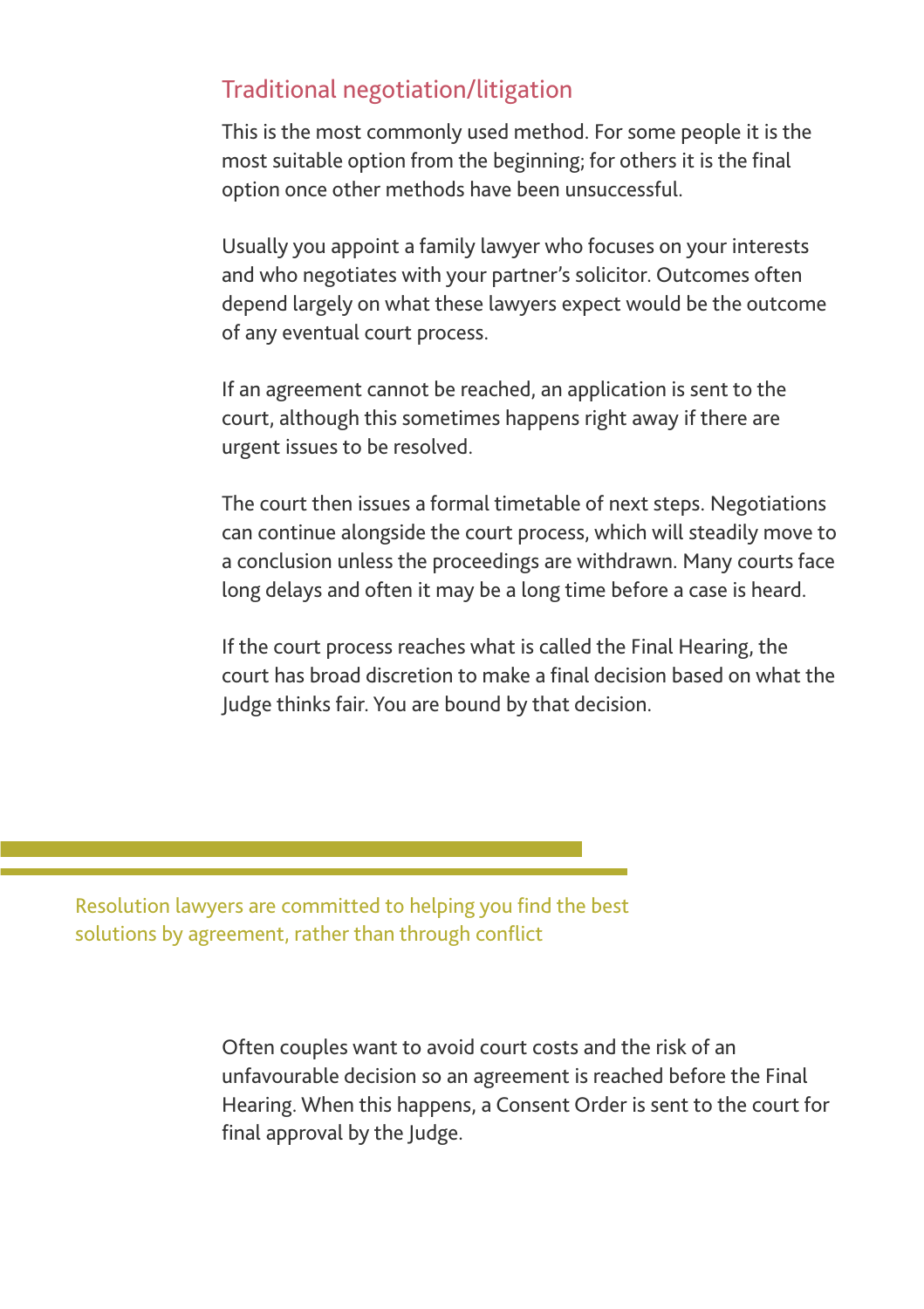# What factors may influence your choice?

Each family is different but some of the common factors that influence people when deciding how to get a divorce or separation are:

- Your financial affairs are complicated and unclear
- You are up against a powerful personality and don't want to deal with things on your own
- You want to feel the outcome is fair
- You want to keep costs down
- You don't want a lengthy battle or you want an option that will bring certainty and closure
- You want the process to be as painless as possible
- You want to understand and influence what is happening.

Think through the issues that are important to you and your family and talk them through with your lawyer.

Each family is different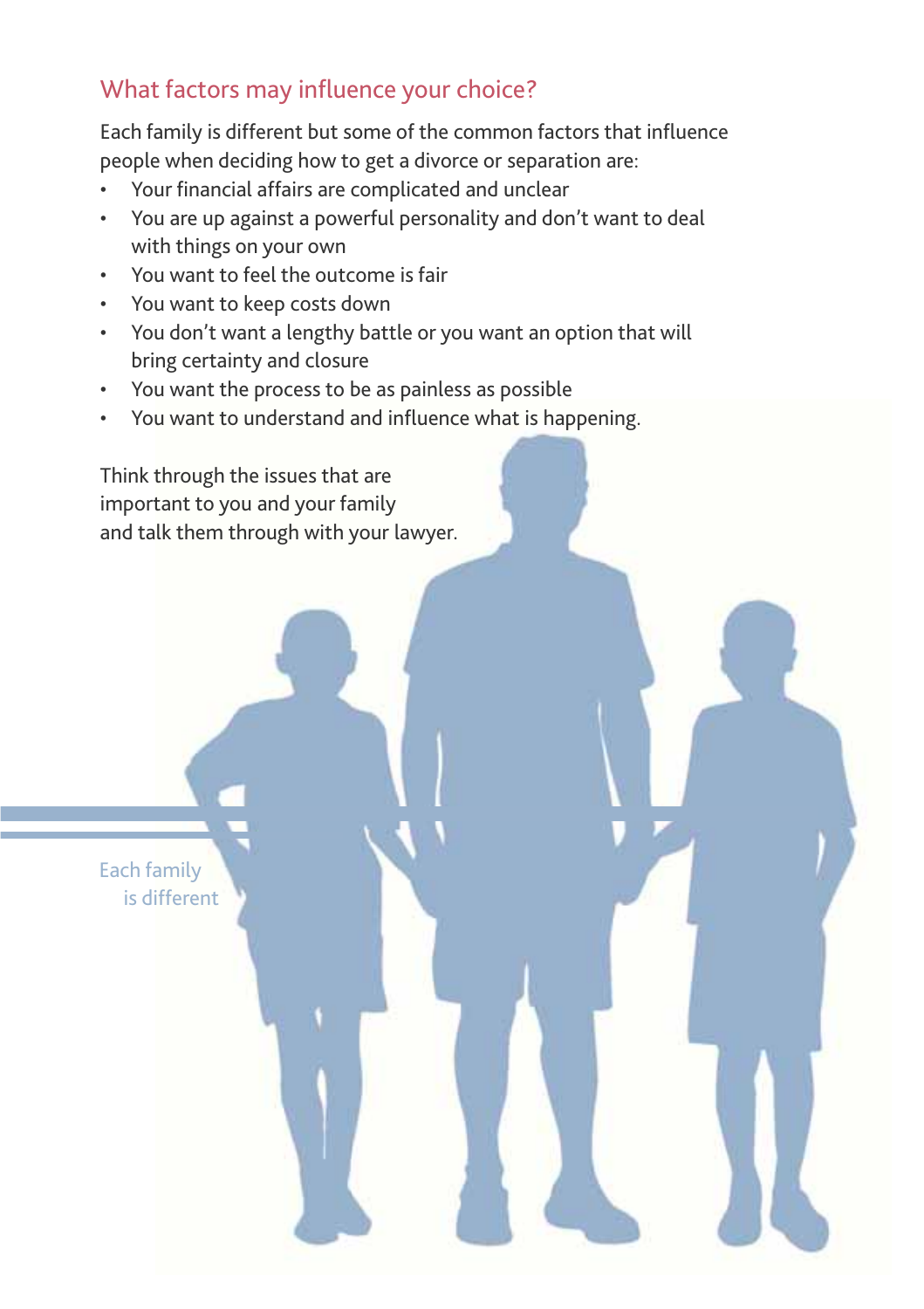# My relationship has broken down. What options do I have?